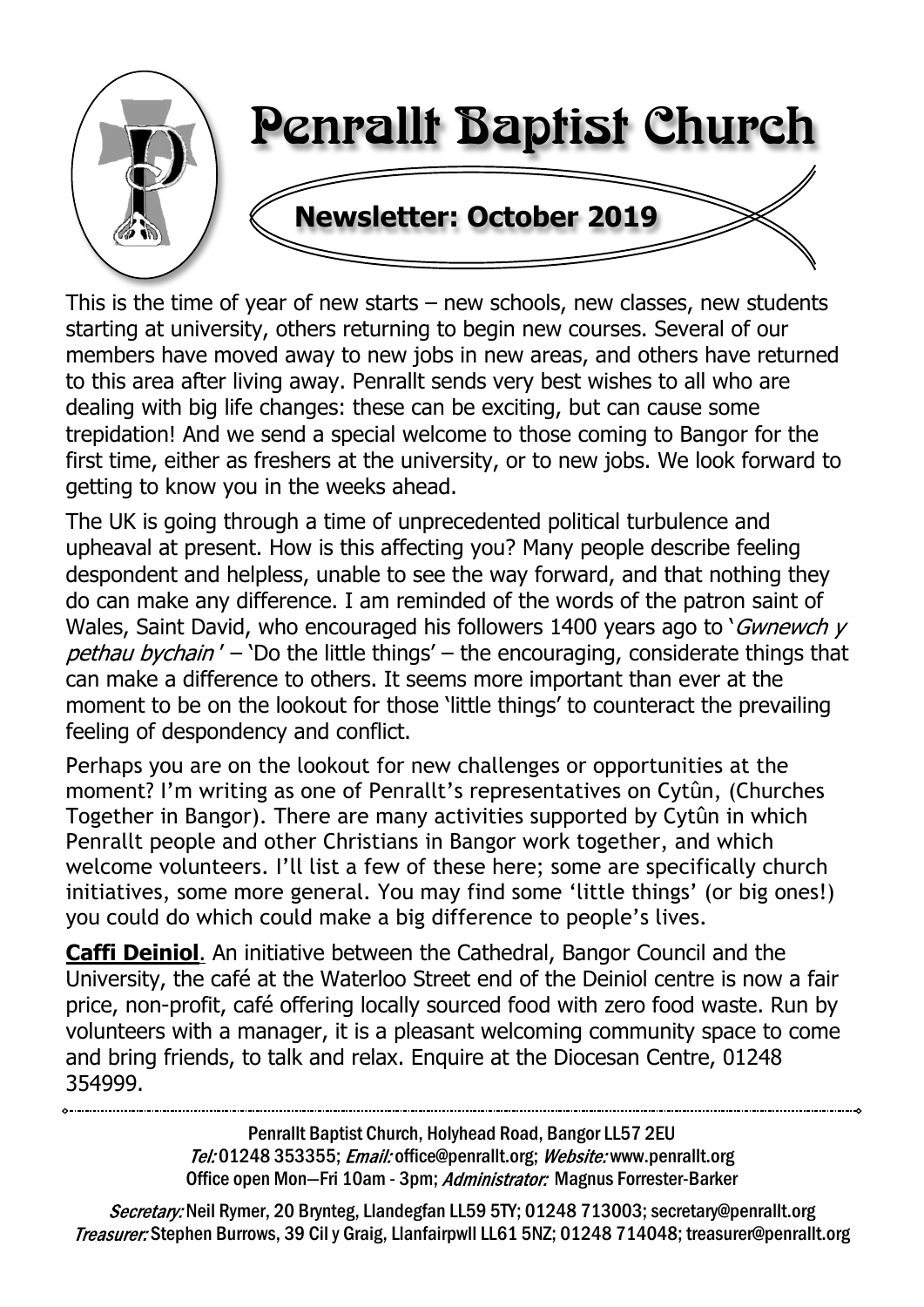**Cathedral Food Bank**. To assist families and individuals who need help to obtain enough food. Open Mon Wed and Fri between 2.00 and 3.00 in the Diocesan centre. Volunteers welcome to help sort, pack and distribute boxes. You could also donate items: (most helpful items are: tinned fruit, tinned veg, tinned meat, baked beans, tinned pasta, dried pasta, rice, UHT milk, cereal, tea, coffee and sugar, toiletries, toilet rolls) and take them to the Diocesan Centre (354999).

**Street Pastors.** Bangor Street Pastors are 'a group of trained volunteers from the churches of Bangor who have a concern for our community. They are out and about on the streets of Bangor on Friday and Saturday evenings, helping people to stay safe while they are out and to get home safely.' **Prayer Pastors** support the Street Pastors. They pray with them as they set off, and for them whilst they are out, then prepare supper and share this with them during their break. More volunteers are needed to fill the rota. For both Street Pastors and Prayer Pastors contact Mark King of Mosaic Church (Hope Church and Bangor Community Church have recently come together to form Mosaic Church) on 07960077301.

**Open the Book.** (OtB) This is a project which offers primary school children an opportunity to hear key Bible stories (10 to 15 min presentations), from a team of Christians from local churches, who present the stories during assemblies. If you enjoy acting and have a little time to spare, have a go! Ask Joan Beer or Gwen Hicks about how enjoyable and worthwhile it is! Enquiries – contact Jean Owen 364966.

**Pobl i Bobl** (people to people) is an organisation supporting refugees. Donations of clothing (warm things for winter conditions at the moment) and other essentials are collected at Dr Zigs on the Vaynol estate. Every Wednesday evening at 6.00 volunteers are needed there to sort and pack. Recent van loads of donated items have gone to refugees in camps Cyprus and Lebanon, and to Calais. Dr Zigs' phone number 670090).

**Croeso Menai** is a sister organisation to Pobl i Bobl. Many local volunteers are working to sponsor a Syrian refugee family coming to this area, in addition to the families supported by the government scheme. A fundraising lunch 'Autumn Feast' is to be held in Canolfan Penrallt on October 5<sup>th</sup>.

That is only a small selection of possibilities. You may well know of other volunteering opportunities: if so do please let me know.

Lastly, one of my favourite passages in times of stress is Philippians 4:6–8: Do not be anxious about anything, but in every situation, by prayer and petition, with thanksgiving, present your requests to God. <sup>7</sup> And the peace of God, which transcends all understanding, will guard your hearts and your minds in Christ Jesus. <sup>8</sup> Finally, brothers and sisters, whatever is true, whatever is noble, whatever is right, whatever is pure, whatever is lovely, whatever is admirable-if anything is excellent or praiseworthy-think about such things... And the God of peace will be with you.

Judith Stammers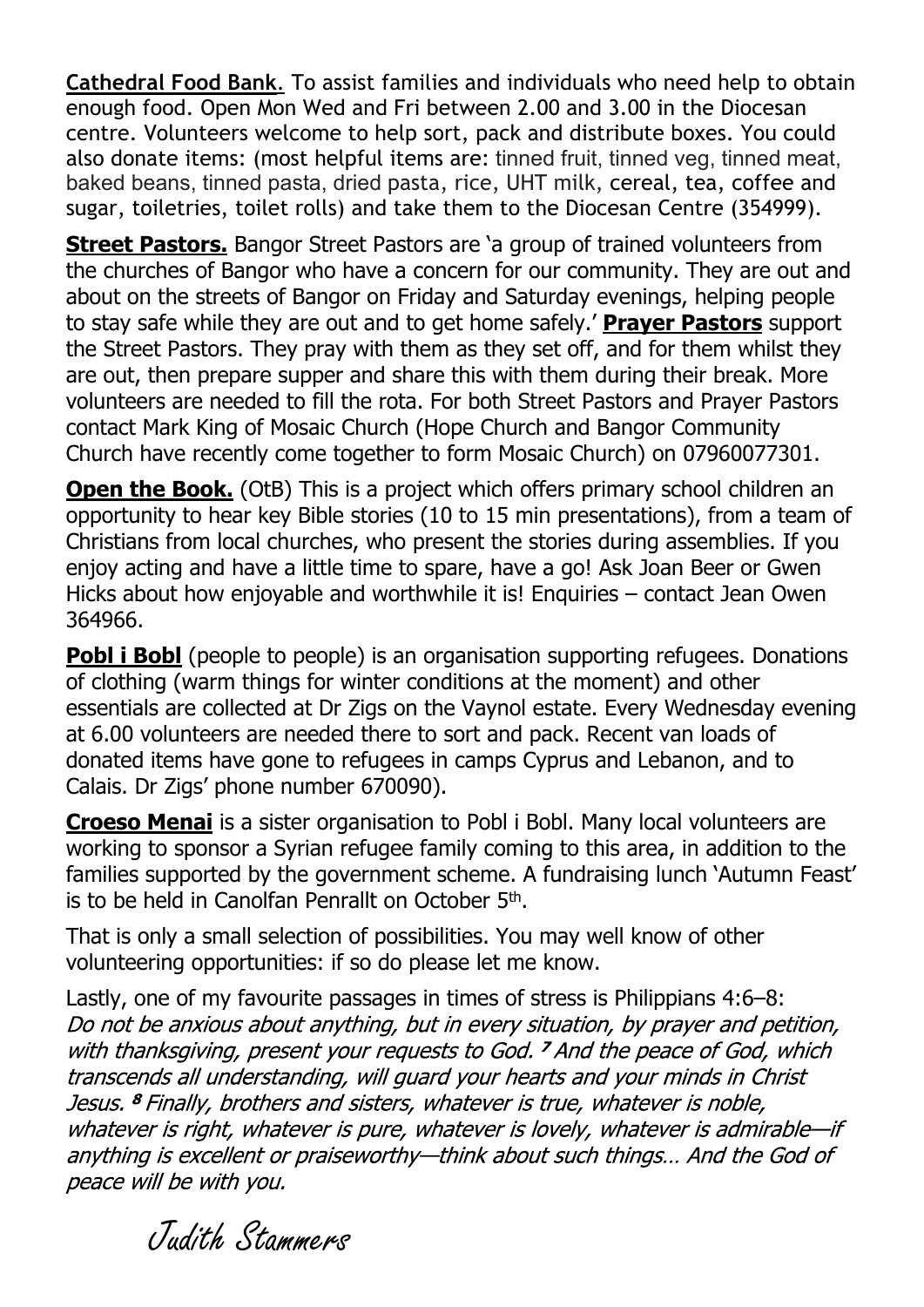## **Services This Month**

#### **6th October**

| 10:30am                  | <b>Jesus: Prophet, Priest and King</b><br>Preacher: Peter Gordon-Roberts                                                                       | Mark 11:1-25     |
|--------------------------|------------------------------------------------------------------------------------------------------------------------------------------------|------------------|
| 6:00pm                   | <b>Communion Service</b><br><b>Hall of Faith</b><br>Preacher: James Goodman                                                                    | Hebrews 11       |
| 13 <sup>th</sup> October |                                                                                                                                                |                  |
| 10:30am                  | The Authority of the Son<br>Preacher: John Thompson                                                                                            | John 5:16–30     |
| 6:00 <sub>pm</sub>       | <b>Café Church: Mission and Summer Camps</b><br>This service will be in the hall, with food and special guests Colm &<br>Catherine Ó Brolcháin |                  |
| 20 <sup>th</sup> October |                                                                                                                                                |                  |
| 10:30am                  | The Word, the Christ and Salvation<br>Preacher: Nigel Wright                                                                                   | John 20:19–31    |
| 6:00pm                   | The Word, the Christ and Resurrection<br>Preacher: Nigel Wright                                                                                | 1 Cor. 15:12-29  |
| 27 <sup>th</sup> October |                                                                                                                                                |                  |
| 10:30am                  | <b>Communion Service</b><br><b>Destination God</b><br><b>Preacher: Peter Cousins</b>                                                           | Psalm 30         |
| 6:00 <sub>pm</sub>       | <b>The Great Commission</b><br>Preacher: Arwel Jones                                                                                           | Matthew 28:18-20 |

Peter Gordon-Roberts is a retired Baptist minister who lives on Anglesey. James Goodman is one of Penrallt's deacons. John Thompson is the pastor of Llanelwy Community Church and is our moderator during our current pastoral vacancy. Colm & Catherine Ó Brolcháin are former Penrallt members who now work for OM Ireland (see this month's Focus article). Nigel Wright is Principal Emeritus of Spurgeon's College. Peter Cousins is a retired former minister of Penrallt. Arwel Jones is a member of the leadership team at Caersalem in Caernarfon.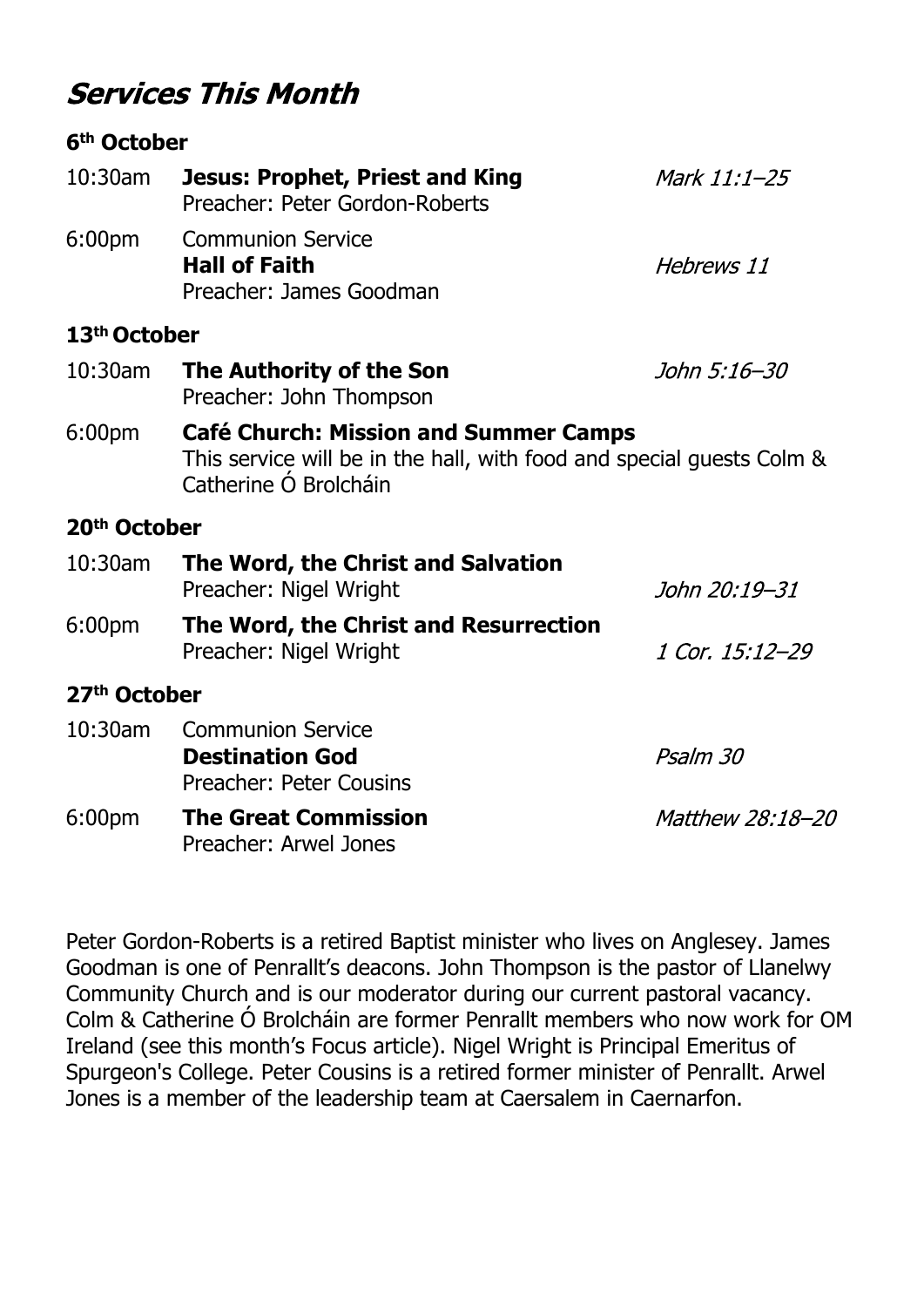## **Dates for Your Diary in October**

| <b>Saturdays</b>   | 8:30am             | Prayer meeting in the Twrgwyn Room.         |
|--------------------|--------------------|---------------------------------------------|
| <b>Wednesday 2</b> | $10:30$ am         | Men's prayer meeting followed by coffee.    |
| <b>Sunday 6</b>    | 2:15 <sub>pm</sub> | Service at Haulfre.                         |
| <b>Monday 7</b>    | 2:30 <sub>pm</sub> | Funeral of Andrew Metheringham at Penrallt. |
|                    | 7:30 <sub>pm</sub> | Church members' meeting.                    |
| <b>Thursday 10</b> | 7:30 <sub>pm</sub> | Monthly prayer meeting in the chapel.       |
| <b>Saturday 19</b> | 9:30am             | Bible Unzipped at Rhos-on-Sea URC.          |
| <b>Monday 21</b>   | 10:30am            | Church Walk at Beaumaris.                   |
|                    |                    |                                             |

Please see later in this newsletter for more about many of these events.

## **Children's Birthdays in October**

th: Anna Warnock th: Joanna Burt th: Micah Adams st: Catrin Gwilliam

## **Homegroups**

Many of our folk meet in small groups during the week for Bible study, prayer and fellowship. We encourage you to join one of these groups if you are able to. NB groups do not meet every week - please check with the named contact. All landline numbers below have the 01248 area code.

| <b>Day</b> | <b>Time</b>        | <b>Group Name</b>             | <b>Contacts</b>                                     |
|------------|--------------------|-------------------------------|-----------------------------------------------------|
| <b>Mon</b> | 7:00 <sub>pm</sub> | <b>Delta</b>                  | Brian Wheatcroft (602516)<br>Pat MacKenzie (670948) |
| <b>Mon</b> | $7:45 - 9$ pm      | <b>Rhiwlas</b>                | Wendy & Andy Lemon (353743)                         |
| <b>Tue</b> | 10am               | Nilgiri                       | Joan Beer (353874)                                  |
| <b>Tue</b> | 7:30 <sub>pm</sub> | Tyddyn Isaf<br>(Menai Bridge) | <b>Magnus Forrester-Barker</b><br>(717570)          |
| <b>Wed</b> | 7:30 <sub>pm</sub> | <b>Nomads</b>                 | Pat & Roger Borlace (713146)                        |
| <b>Fri</b> | 10:30am            | The Lydias                    | Freda Birchall (371316)<br>Lesley Jackson (680330)  |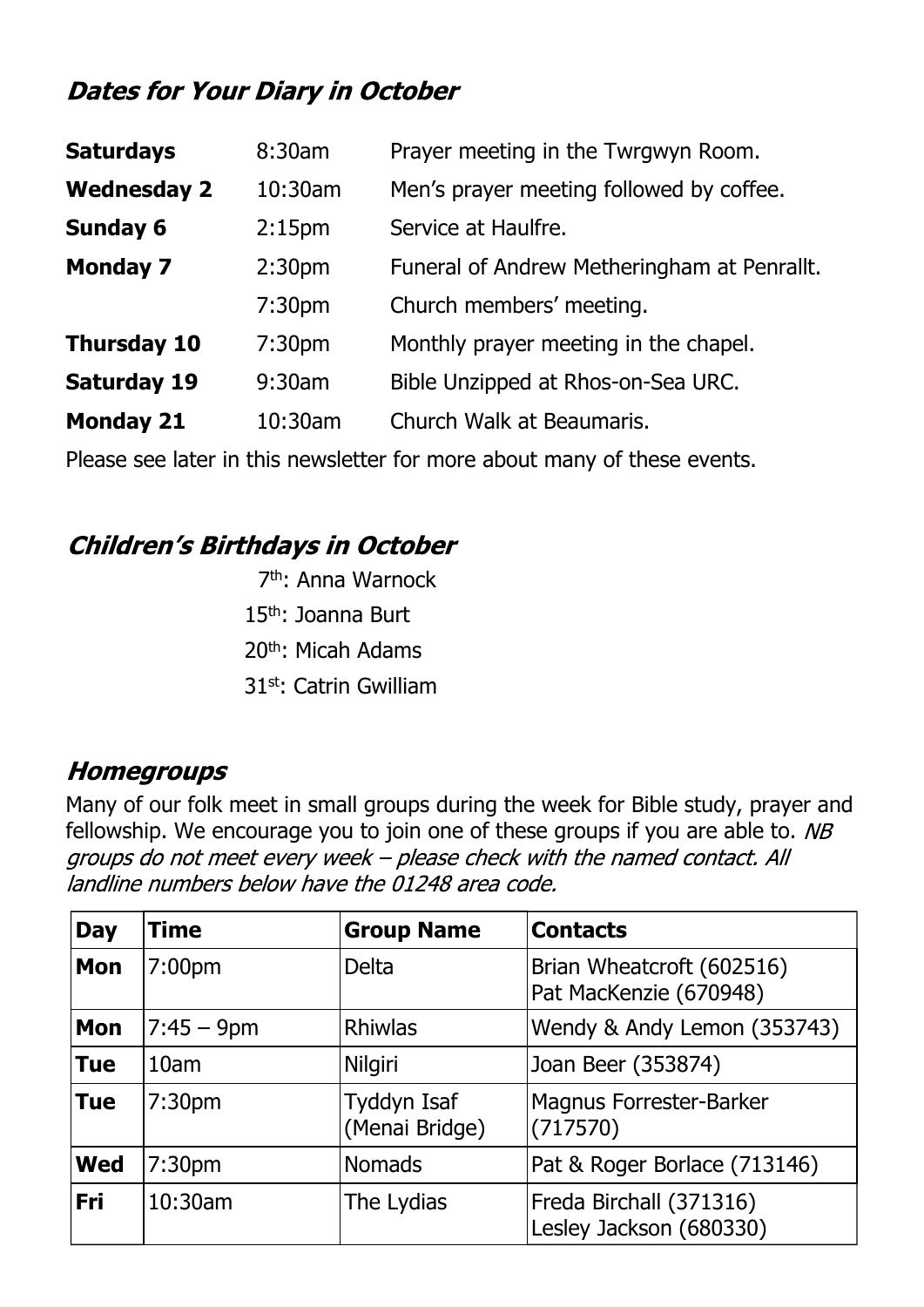#### **◊ Baptism Preparation**

We will be running a course on "Christian basics as preparation for baptism" in preparation for a baptismal service in November. If you are interested in getting baptised, please speak to John Thompson (moderator@penrallt.org) as soon as possible.

#### *◊* **Bible Unzipped**

This is a theological learning community that meets monthly at Rhos-on-Sea URC Church. Bible Unzipped is entirely free though donations towards costs are welcome. For more information, please speak to Roger Malone or Magnus Forrester-Barker. This month there will be two sessions on psalms, led by Revd. Dr. Rob Beamish (Psalms 120–134) and Dr. Jon Stammers (Psalm 63).

#### *◊* **Church Lunch**

Sunday 6th October

As usual, there will be a (free) bring and share lunch after the morning service on the first Sunday of the month. Please bring enough buffet-style food for yourself and one or two others. Visitors are very welcome (and are not expected to bring food).

#### *◊* **Church Walk**

Monday 21st October 10:30am

Meet at the entrance to the car park opposite Beaumaris Castle. Parking charge is £4 for the day. Alternatively free parking is usually available on the approach road a couple of hundred yards from the town centre on the left, from there you can walk to the meeting place. Approx. 5 miles, mostly fairly flat. Bring a packed lunch, coffee in the Bulkeley afterwards. For more information contact Roger Malone (431296).

## **◊ Discernment Day**

The South Wales Baptist College is holding a Discernment Day in Cardiff on Saturday October 26th for people who are seeking God's will concerning the possibility of further theological training and a route into some kind of new Christian service. It is advised to book in advance as places are filling up rapidly. If this is of interest to you, please contact the church office for more information.

#### Deadline for next month's newsletter: Sunday 20th October

Please send information to Magnus (office@penrallt.org; 01248 353355). All notices (including alterations to standing information) should be submitted in writing (preferably by email) as early as possible.

## Saturday 19th October 9:30am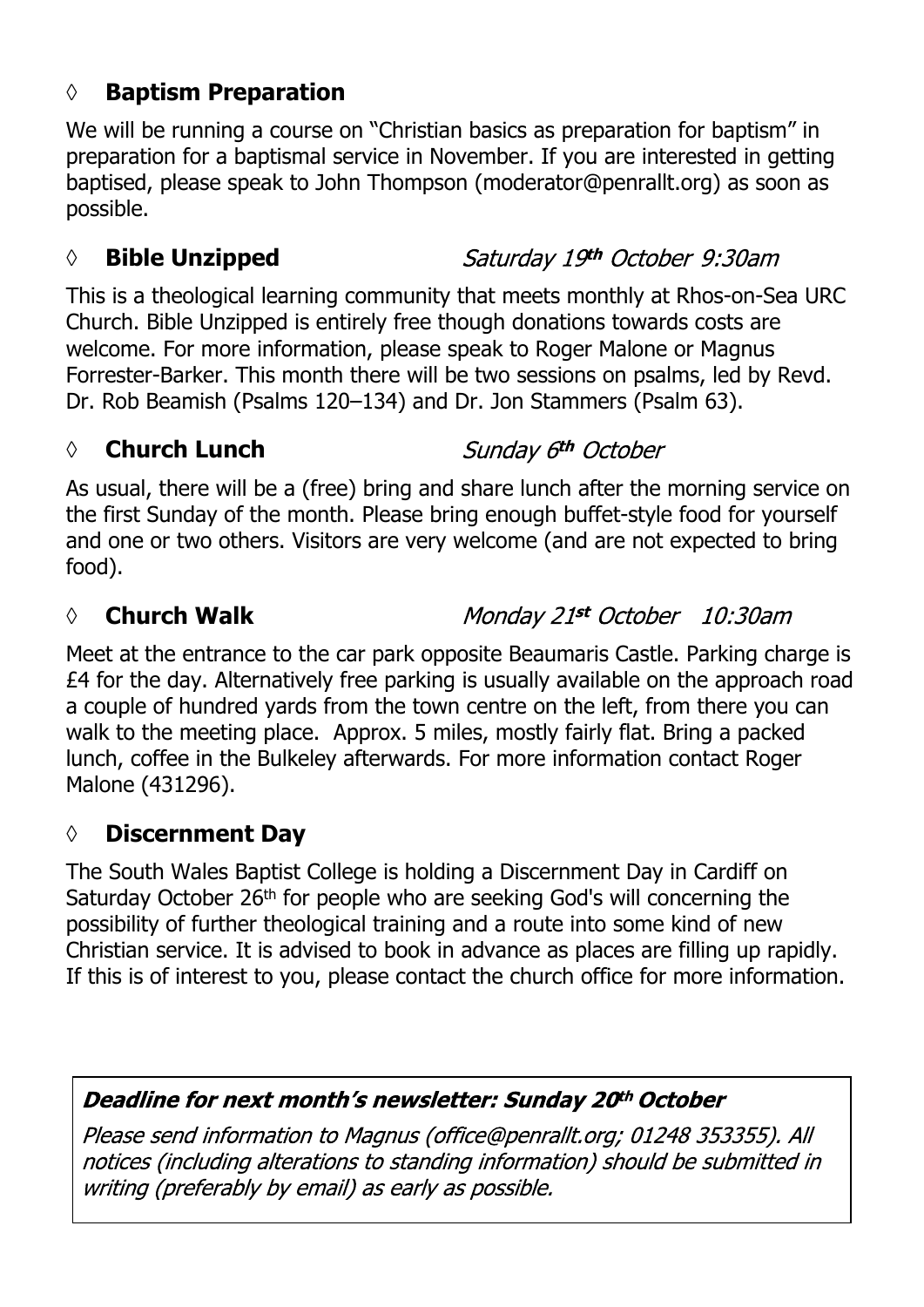### **◊ Interim Moderator**

During our current pastoral vacancy, Revd. John Thompson, the Minister of Llanelwy Community Church, is serving as our Moderator. In addition to chairing members' and deacons' meetings, John will be preaching at Penrallt roughly once a month and will be in the office at times during the week. The day and time will vary, so please contact either John (moderator@penrallt.org, 07931 150697) or Magnus (office@penrallt.org, 01248 353355) in advance if you would like to arrange a meeting. Please avoid contacting John on Saturdays, except in case of serious emergency, as this is his day off.

#### *◊* **Monthly Prayer Meeting** Thursday 10th October 7:30pm

Our monthly mid-week prayer meetings, for the whole congregation, usually take place in the chapel and last about an hour. The next meeting after this one will be on Tuesday 12<sup>th</sup> November.

#### **◊ Pastoral Help**

If you have issues of concern about your own or someone else's welfare, please contact a member of the Pastoral Care team: Adrienne Ferrada; Gwen Hicks (353648); Geoff Moore (410582); Helen Thomas (600174); Roshni Verghese (07967 320048).

#### **◊ Pray for Penrallt Every Day**

We believe in prayer and encourage people to pray. You can send prayer request to our electronic diary via office@penrallt.org (there are also prayer cards in the church porch that you can fill in). Better still, you can receive the prayer diary straight to your inbox every Monday (or occasionally later in the week) by emailing the office now and requesting to be put on the list. For more immediate and interactive sharing of prayers, search on Facebook for Penrallt Prayer Point and send a request to join our group.

#### **◊ Rough Sleepers**

We do not recommend giving money directly to the rough sleepers in Upper Bangor. You will find labelled envelopes in the porch for a gift that will buy meal vouchers which are distributed to the homeless by the Cathedral; this certainly would be a more meaningful form of help.

#### *◊* **Sunday Afternoon Services**

Sunday 6th October  $2:15$ pm

On the first Sunday afternoon of the month we usually take a short service at the Haulfre residential home in Llangoed (near Beaumaris). The service starts at 2:15pm and lasts roughly half an hour.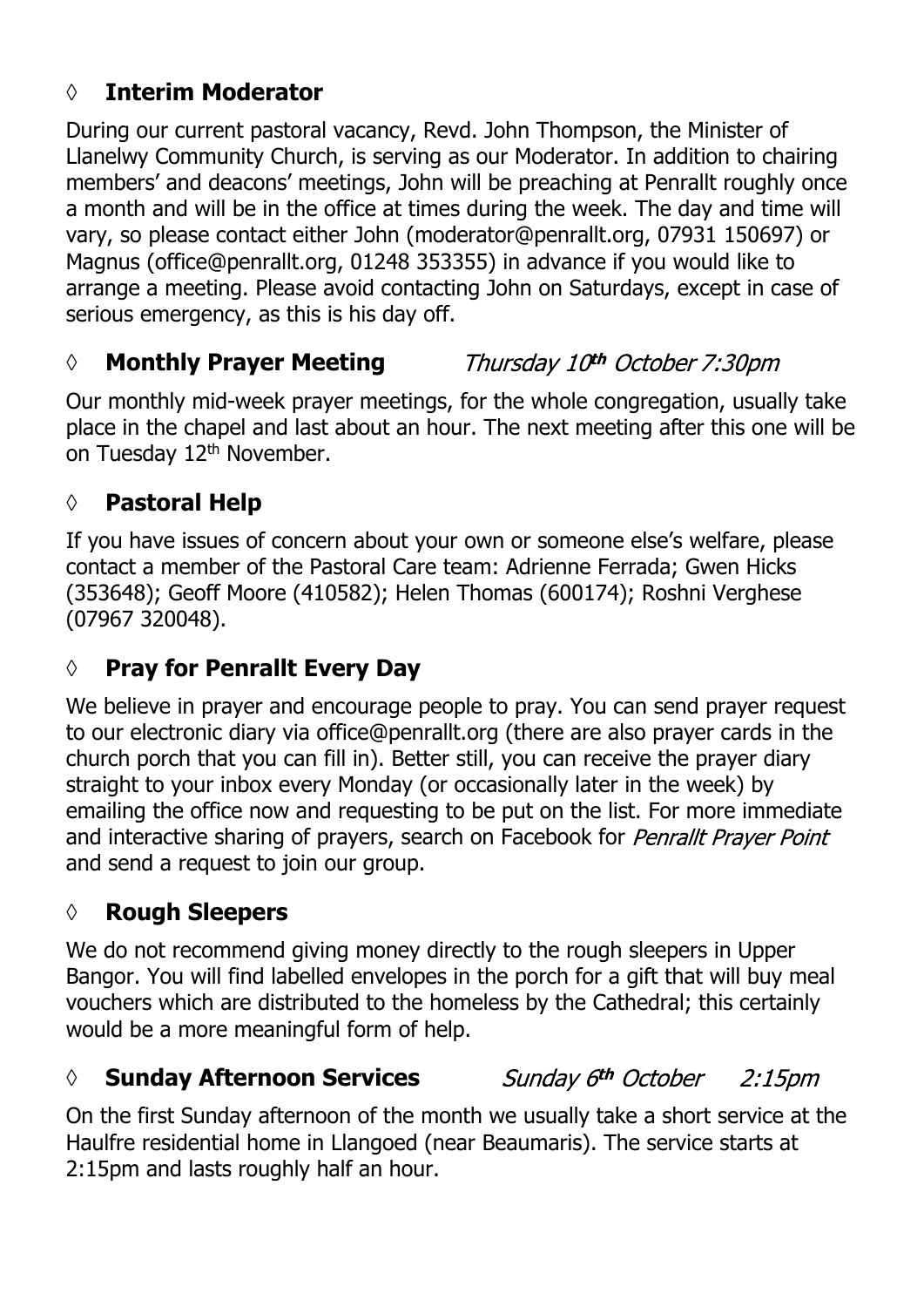*Focus on…*

# **Colm & Catherine Ó Brolcháin Serving with OM Ireland**

" For what we preach is not ourselves, but Jesus Christ as Lord, and ourselves as vour servants for Jesus' sake." 2 Corinthians 4v5

We pray as you read that you are encouraged that Jesus is still working by His Spirit, and with your support we will continue to preach Jesus Christ as Lord!

#### **Big Red Bus ministry**

God showed his mighty hand this summer. After plans for a week-long bus ministry fell through at the last minute, Colm was invited to take the bus to a traditional Irish boating festival in Connemara, the Irish speaking area of Galway. (Any of you who know Colm will realise that he is an Irish speaking believer and that he absolutely loves everything to do with boats.) On one particular day they served over 300 cups of tea and coffee on the bus and gave out gospel tracts to most of the people who came onboard!

#### **General OM Ireland news**

Our two new **Mission Discipleship Training (MDT)** students have arrived, but Cody (from Hong Kong) was delayed by a week waiting for her visa pre-clearance, which she has now received. We praise God for this provision, as at the moment getting any visa for non-EU citizens coming to Ireland seems to be such a challenge. They will be based at Lacken House for a full year, working with churches in the locality.

We are so thankful that as a result of our **Release to Reach** campaign, we only have €100,000 left to pay on Lacken House from the original price of €1.1 million. Praise God that through the generosity of so many people we have been able to pay off  $\epsilon$ 1 million in the past 11 years. Pray with us that the remainder will be cleared by the end of the year.

#### **Outreach at Appleby, Cumbria**

God gave us an encouraging time this year. From the first time we got to 'the hill', people came out to meet us and said they were looking forward to speaking with us again. We saw that it was very powerful to use stories from the Bible; Marie Quinlan retold the story of the tax collector and the Pharisee seeking to be made righteous before God. She was addressing a group of young men, asking them open questions about the story. They were genuinely interested and engaged with the truth of how God views our vain efforts 'doing things' for him and hoping they will make us righteous. Sometimes when we spoke to groups of children and parents we were asked to come on to the next family group so they could share the Bible stories and songs.